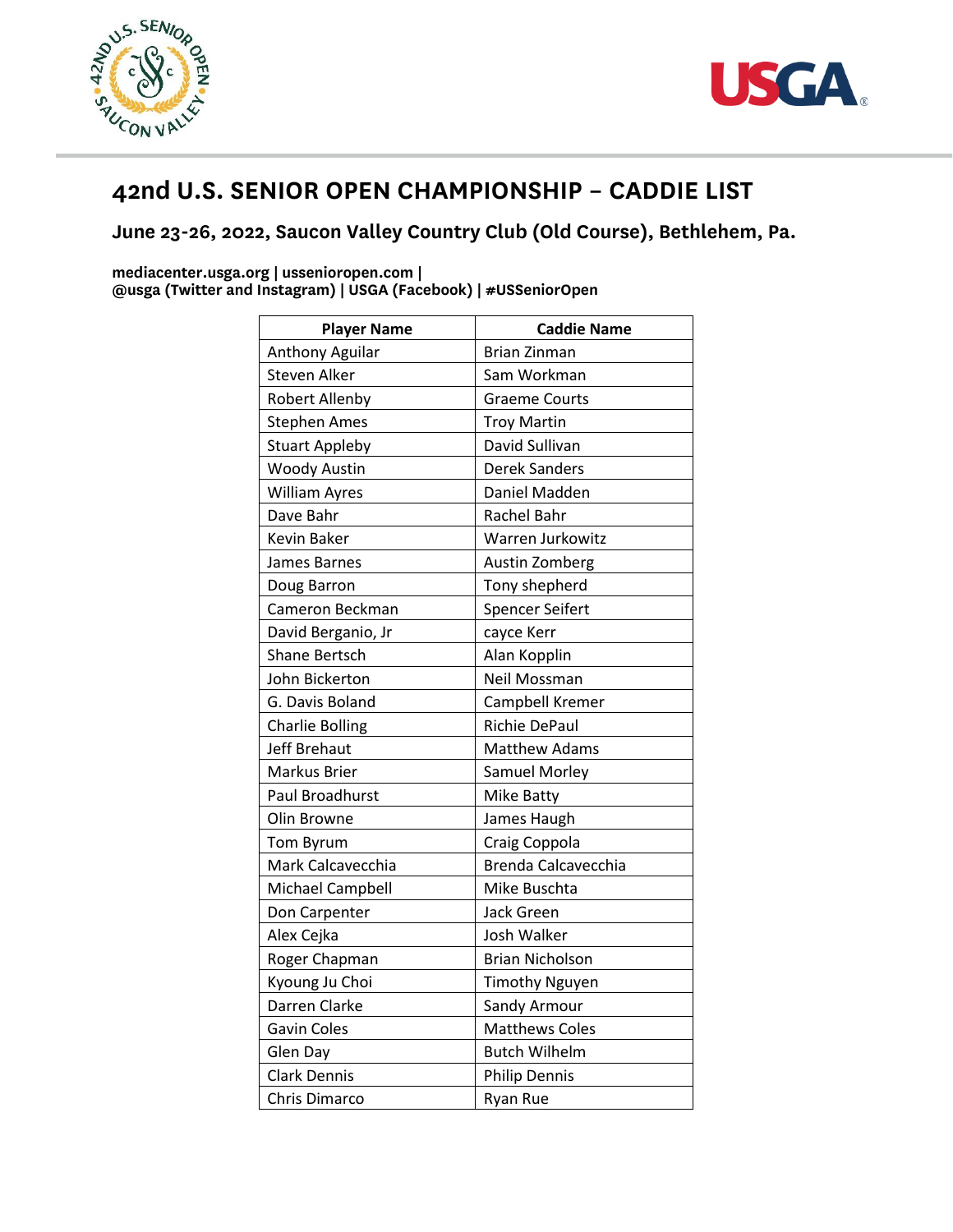| Stephen Dodd           | Wayne Husselbury       |
|------------------------|------------------------|
| <b>Ken Duke</b>        | <b>Marvin King</b>     |
| Joe Durant             | <b>Brian Sullivan</b>  |
| David Duval            | matt Olsen             |
| <b>Gene Elliott</b>    | <b>Adam Hanson</b>     |
| <b>Ernie Els</b>       | Wayne De Haas          |
| <b>Bob Estes</b>       | <b>Kirk Rothrock</b>   |
| <b>Steve Flesch</b>    | Mark Zyons             |
| <b>Harrison Frazar</b> | <b>Marcel Lebas</b>    |
| <b>Fred Funk</b>       | Steve O'Hare           |
| <b>Robert Funk</b>     | Michael Schaeffer      |
| Jim Furyk              | Mike Cowan             |
| <b>Brian Gay</b>       | Casey Clendenen        |
| <b>Judd Gibb</b>       | <b>Mark Sommers</b>    |
| <b>Richard Gilkey</b>  | <b>Richard Warren</b>  |
| <b>Thomas Gillis</b>   | <b>Bill poore</b>      |
| Matt Gogel             | Alastair McClean       |
| Rafael Gomez           | Juan Gomez             |
| <b>Retief Goosen</b>   | Jeff Johnson           |
| Jeff Gove              | Mike Wagner            |
| Paul Goydos            | Chris Mazziotti        |
| <b>Richard Green</b>   | Darrell Brown          |
| Jerry Gunthorpe        | Marc Szilezy           |
| Jay Haas               | <b>Martin Courtois</b> |
| Joakim Haeggman        | Joey Jones             |
| <b>Jack Hall</b>       | <b>Scott Moore</b>     |
| <b>Eddie Hargett</b>   | <b>Cole Hargett</b>    |
| Padraig Harrington     | Ronan Flood            |
| <b>Bill Harvey</b>     | <b>Ross Small</b>      |
| Mark Hensby            | <b>Michael Carrick</b> |
| <b>Tim Hogarth</b>     | jeff freedman          |
| <b>Bryan Hoops</b>     | Drew Gorski            |
| David Hronek           | Jeff Mayer             |
| John Huston            | Dylan Shollenberger    |
| Thongchai Jaidee       | Nutthapon Chinnajak    |
| Lee Janzen             | Mike Darby             |
| Miguel Angel Jimenez   | Clifford Botha         |
| <b>Brandt Jobe</b>     | Larry Digg             |
| Andrew Johnson         | Lou Skrapits           |
| Joel B Johnson         | Brad Johnson.          |
| Robert Karlsson        | Steve Underwood        |
| Mike Karney            | Cameron Karney         |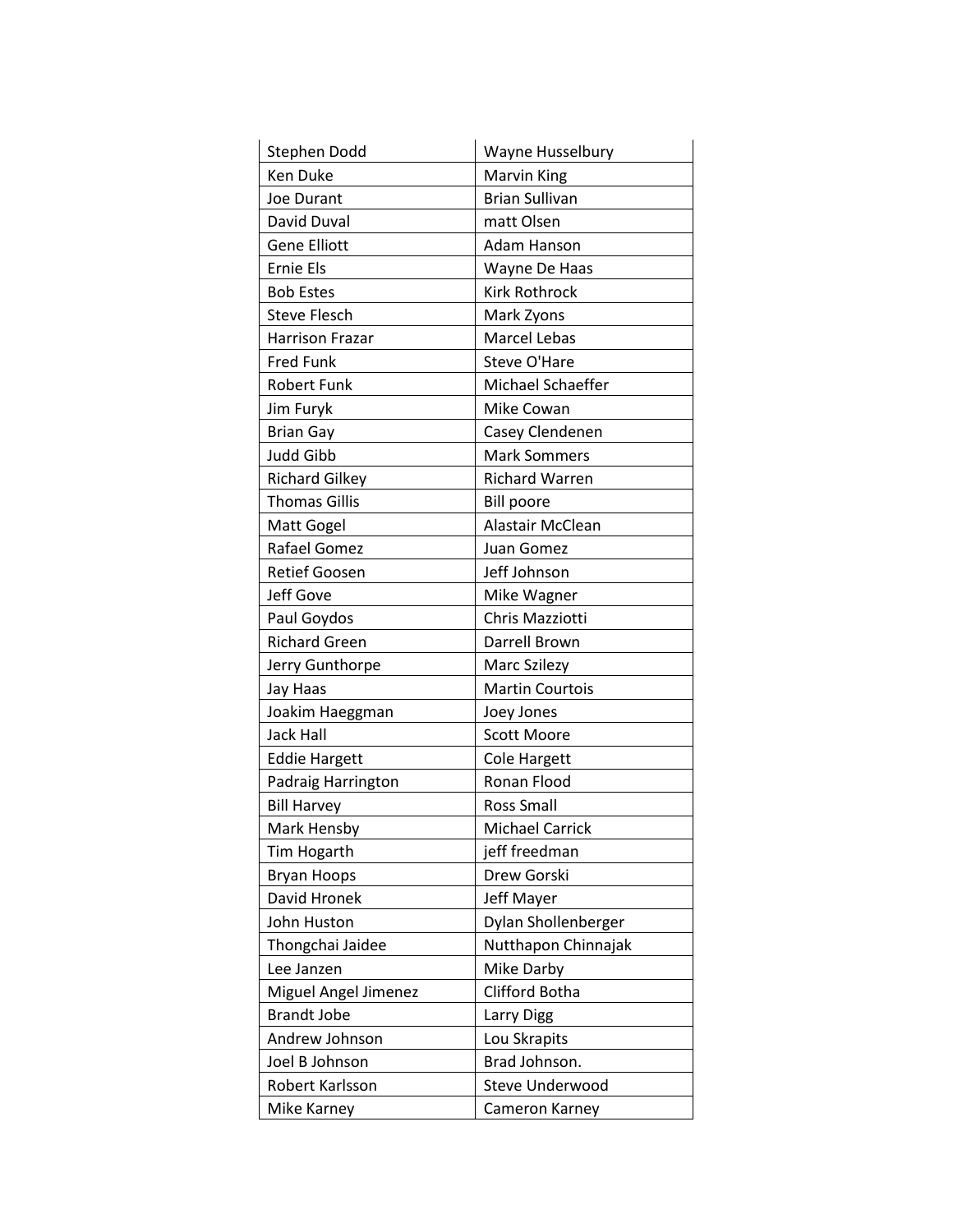| Jonathan Kaye          | Phil Hight              |
|------------------------|-------------------------|
| Jerry Kelly            | <b>Eric Meller</b>      |
| James Kingston         | Dale Friedlander        |
| Ed Kirby               | <b>Greg Correia</b>     |
| <b>Kevin Kraft</b>     | John Wilkins            |
| <b>Rob Labritz</b>     | Mark Schoenwald         |
| <b>Bernhard Langer</b> | <b>Terry Holt</b>       |
| Jack Larkin Sr.        | Connor Larkin           |
|                        | Thomas Hanvey           |
| Yong Lee               | charles lee             |
| Tom Lehman             | Doug LLoyd              |
| Thomas Levet           | marcel Manieteka        |
| Davis Love III         | Jeff Weber              |
| <b>Jeff Maggert</b>    | <b>Bianca Fernandes</b> |
| <b>Bob May</b>         | Mark Jimenez            |
| <b>Scott McCarron</b>  |                         |
| Miles Mcconnell        | <b>Thad Coontz</b>      |
| Alan McLean            | Jim MacDougall          |
| Dave Mcnabb            | Donny Wessner           |
| Rocco Mediate          | Mark Murphy             |
| Mike Meehan            | Sean McDevitt           |
| William Mitchell       | Jon Tattersall          |
| Kelly Mitchum          | Zach Lesak              |
| <b>Brian Mogg</b>      | Andrew mogg             |
| Mauricio Molina        | jorge andino            |
| Michael Molino         | <b>Dustin McCormick</b> |
| Colin Montgomerie      | Jeff Brighton           |
| Michael Muehr          | Mason Muehr             |
| <b>Robert Niger</b>    | <b>Wendy Niger</b>      |
| David Noll             | <b>Bob Ingram</b>       |
| Pat ODonnell           | Craig Plummer           |
| Mark O'Meara           | Mitch Winzer            |
| <b>Rod Pampling</b>    | Perry Gammon            |
| <b>Scott Parel</b>     | Keith Nolan             |
| <b>Tim Parun</b>       | <b>Trevor Genske</b>    |
| <b>Britt Pavelonis</b> | Jeff Campbell           |
| Thomas Pernice Jr      | Lance Odom              |
| <b>Tim Petrovic</b>    | <b>Jim Thomas</b>       |
| <b>Tracy Phillips</b>  | Danny Funk              |
| <b>Phillip Price</b>   | wayne gilmore           |
| Dicky Pride            | Tom Janis               |
| <b>Brett Quigley</b>   | <b>Brian Egan</b>       |